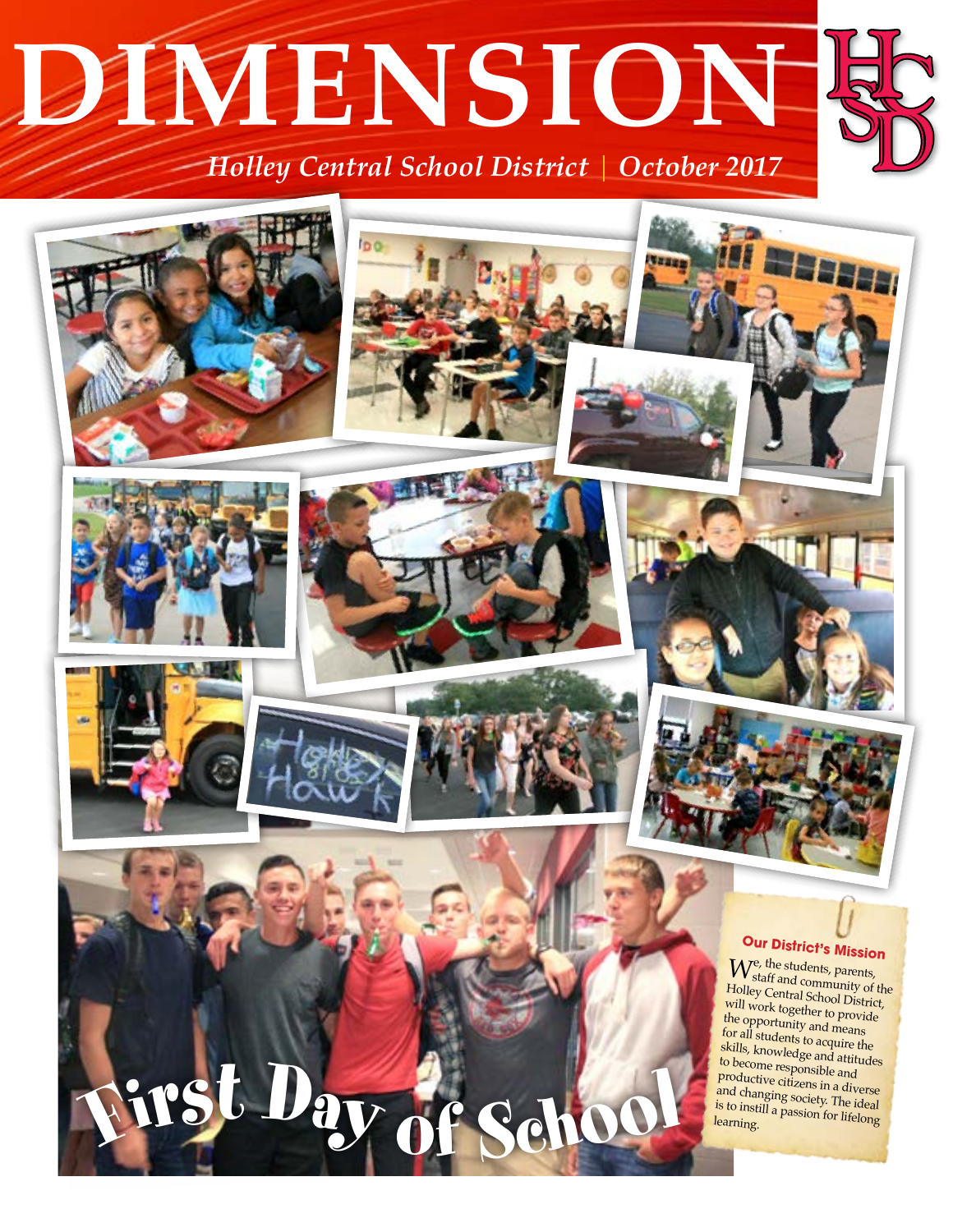### **Superintendent's Message: Enjoy Your Public Schools!**

Dear Holley Community,

Now that the district's capital project has been<br>completed, we have time to reflect on what we<br>have a promotion of the class Current relativities have accomplished together. Our school buildings are in outstanding physical shape and offer the latest in educational technology. This is a huge plus for students, as they come to us not only to receive instruction in specific content areas, but to learn the skills to be good citizens, too. They are able to do so in pleasant environments that are safe and educationally sound. Each year, we host various public elections, music festivals, athletic contests and academic awards programs, and we continue to receive resounding compliments and accolades on our buildings and grounds. These comments by our visitors not only positively compliment the school district, but also the community-at-large.

The old tennis courts have been restructured to accommodate tennis, pickleball, and basketball courts (full and half courts). In addition to our physical education staff using these courts for classes, all of these courts, including the new tennis courts, are available for you to use during non-school hours. We have two new playgrounds for kids to enjoy both during and after school hours. In keeping with the thinking that public schools exist for the benefit of the communities they serve, we should be amazed at all the district has to offer the community from a functionality standpoint. I thank you for working with us to produce such an outstanding school district, one that will continue to serve the community for many years to come.

Detroit (. 1) Bridge

Robert C. D'Angelo Superintendent of Schools

# **Flu Clinic** on Oct. 11

There will be a Flu Clinic sponsored by the Orleans<br>County Health Department on Wednesday, Oct. 11 from 3:30-6:15 p.m. in the Elementary School Café. Nasal spray is unavailable this year. Those who wish to be vaccinated must be on site by 6:15 p.m. Bring your insurance card if you have one. Traditional Medicare cannot be billed for this immunization. For more SEASON information on what types of shots are available and which insurances are AHEAL accepted, contact Mary Ellen Messmer at Orleans County Health Department at 589-2764.

### *FAMILY FITNESS CENTER*

#### $\frac{1}{\sqrt{2}}$ MONDAY-THURSDAY **Monday-Thursday**  5:30 - 8 p.m. **Hours Of Operation**

(Closed when school is not in session) *(Closed when school is not in session)*

#### **family fitness center family fitness center Benefits from using the district**

- $\bullet$  Keeps you moving
- Socialization with community members
- $\bullet$  Supervisor and security on duty
- $\bullet$  Directions on use of equipment
- Free to all Holley School District residents  $\blacksquare$   $\blacksquare$   $\blacksquare$   $\blacksquare$   $\blacksquare$   $\blacksquare$   $\blacksquare$   $\blacksquare$   $\blacksquare$   $\blacksquare$   $\blacksquare$   $\blacksquare$   $\blacksquare$   $\blacksquare$   $\blacksquare$   $\blacksquare$   $\blacksquare$   $\blacksquare$   $\blacksquare$   $\blacksquare$   $\blacksquare$   $\blacksquare$   $\blacksquare$   $\blacksquare$   $\blacksquare$   $\blacksquare$   $\blacksquare$   $\blacksquare$   $\blacksquare$   $\blacksquare$   $\blacksquare$   $\blacks$ age 10 and older

#### **Holley CSD Walking Program Chart your progress**



## **Donations** Accepted for Holiday Shopping

**D**onations for the holiday shopping event that will be held in December are currently being accepted in the Elements Market Held Office. It was used at a vari-Elementary Mental Health Office. Items needed are:

- All age toys CDs
- Books • DVDs
- Puzzles • Video games

Please label your items as "holiday donations." Thank you for your support. If you have any questions, please contact Kelly Bates, Elementary Social Worker, at 638-6318, extension 2558 or kbates@holleycsd.org.



**2** *Holley Central School District*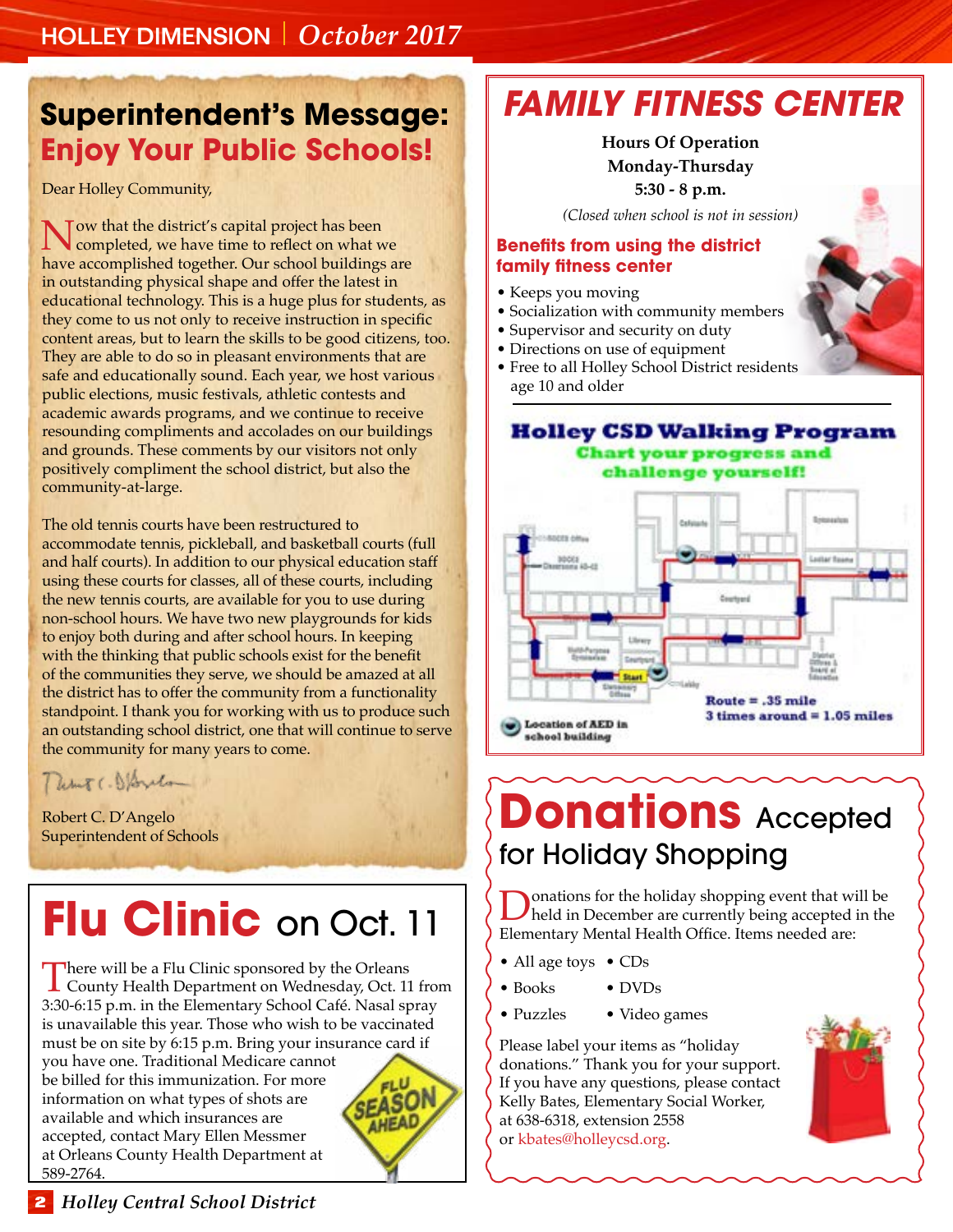### **Final Phase of Capital Project Nears Completion at HCSD**

**Holley students are reaping the benefits as final touches are <br>being made to the campus during the last phase of the<br>Conjital Praiast this fall. The alamentary alarms and we get and** Capital Project this fall. The elementary playground was redone and a new Pre-K playground added to the Elementary School (ES) campus. Students will enjoy using brand new equipment on both playgrounds this fall. New tennis courts were installed at the Middle School/High School (MS/HS) while the existing tennis courts were repurposed as tennis, pickleball and basketball courts. This transformation adds outdoor physical education stations for students. When school is not in session, all of these areas are available for community use.

A new bus loop was created in front of the ES, near the District Office entrance, to separate car traffic from school bus traffic. This helps keep students safe as they get on and off the bus at this entrance.

Structural changes have been made to both schools, too. Heating, ventilating and air conditioning (HVAC) units were replaced in both buildings. The ES also had windows and doors replaced. The new windows allow more light into classrooms. These upgrades allow the district to use their energy more efficiently and save money on utility costs.

By the end of this project, over \$30 million of improvements will have been made to the district facilities, at zero impact to taxpayers. "The entire project has provided the district with one of the finest facilities in Western New York," said District Superintendent Robert D'Angelo. "I'm pleased to be able to bring these benefits to our students and community. Our long-term goal for the campus is to maintain it as a state-ofthe-art school facility and learning environment. We thank the community for their patience and continued support of this project as we've completed each phase."



*New Elementary playground New Pre-K playground*

*New tennis courts being installed*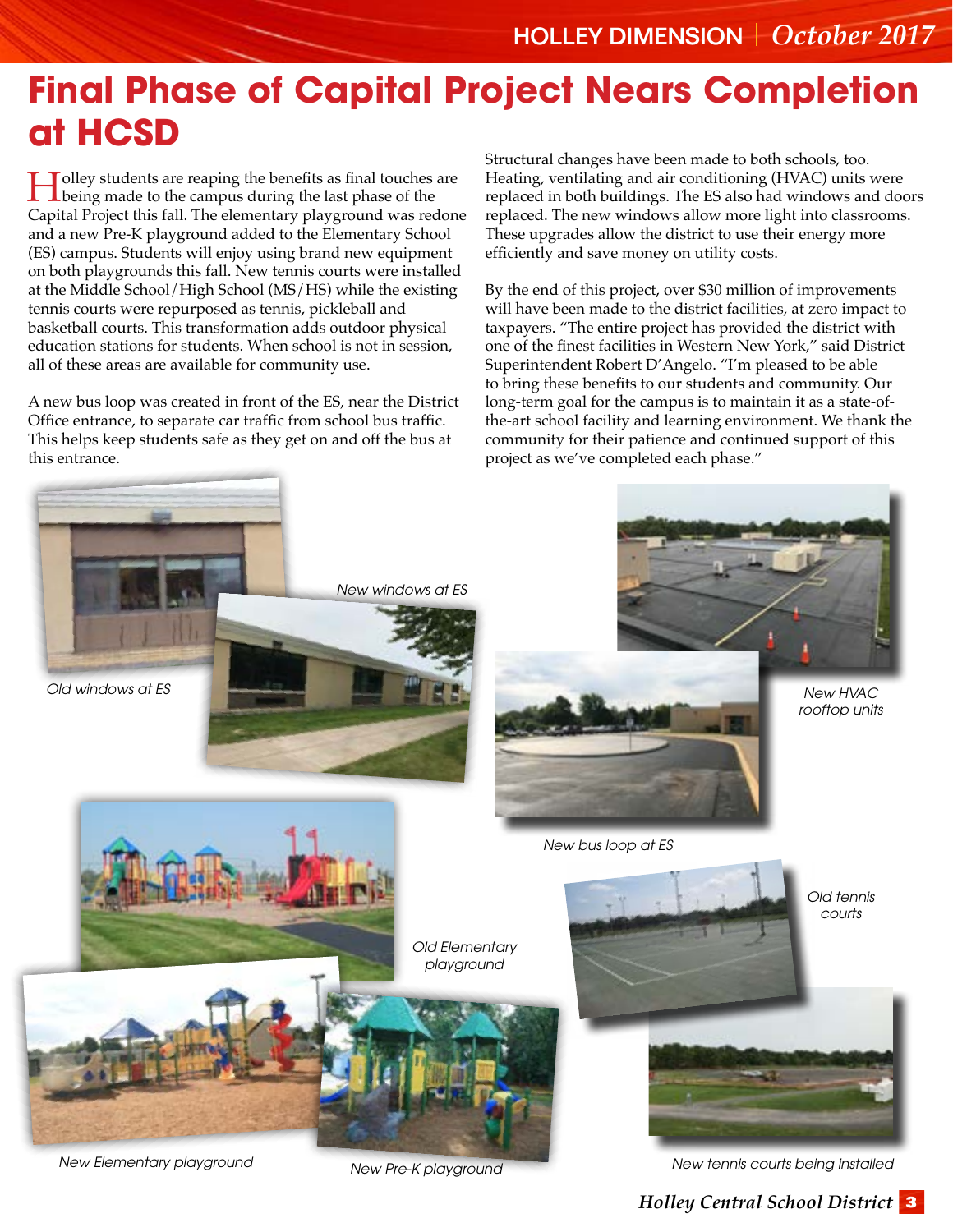## **New Staff** Join Holley Central



**Kelly Bates** *ES Social Worker*



**Amy Bennage** *ES Pre-K Teaching Assistant*



**Kenneth Clause** ES Art Teacher



**Jeff Cumpston** *ES Physical Education (PE) Teacher*



**Jane DelGudico** *MS/HS Long-term Substitute (LTS) Spanish Teacher*



**Kaleigh Dumigan** *MS/HS LTS Guidance Counselor*



**Pamela Foss** *ES LTS Fourth Grade Teacher*



**Mark Hill** *Alternative High School Math Teacher*



**Allison Jaworski** *ES Pre-K Teacher*



**Lori Passarell** *ES PE Teacher*



**Jana Penders** *MS/HS LTS Science Teacher*



**Tristin Rider** *ES Sixth Grade Math Teacher*



**Michael Votry** *Alternative High School History Teacher*



**Kelsey Wadhams** *ES First Grade Teacher*



**Meggan Wakefield** *MS/HS LTS Music Teacher*

### **Familiar Faces in New Places**

**Angie Davis** *ES Academic Achievement Center*

**Andrew Grillo** *MS/HS PE Teacher*

**Carrie Rebis** *ES Fourth Grade Teacher*

### **Sports Boosters News**

Sports Boosters is hosting a pumpkin carving/painting<br>Contest at the Woodlands on Oct. 12 for students in grades 7-12. Prizes will be awarded. A flyer will be sent home with more details about the contest on Oct. 2.

We always welcome help running the Woodlands concession stand, so please stop down and and sign up!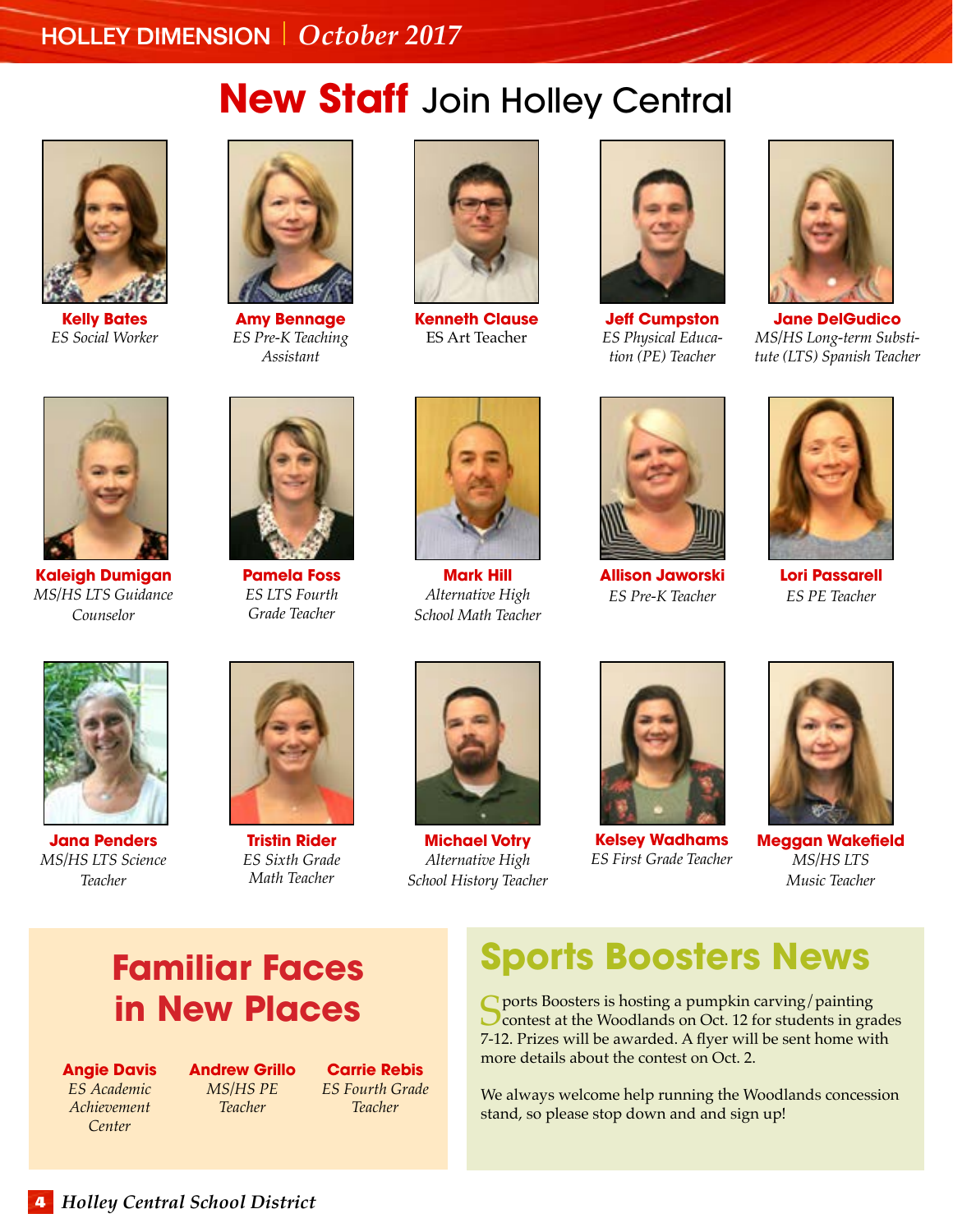### **Elementary Library Hosts Fourth Annual** "Book Character" Pumpkin Decorating Contest

The Holley Elementary School Library is sponsoring a pumpkin decorating contest for Pre-K-grade 6 students. Contest runs from Oct. 9-30. Contest rules are:

- 1.Entries must follow the theme of "My Favorite Book Character." Students may pick a character from any book they have read.
- 2.Participation is voluntary. The entry should be done by the student with help from their families, if needed. Students must provide their own pumpkin and decorating materials. Classrooms may also choose to participate.
- 3.**Pumpkins must not be carved.** Pumpkins can be painted or decorated, using acrylic paints, spray paint, permanent markers, yarn, construction paper, pipe cleaners, cloth, wigs, tape, paste, glue, etc. **Do not** puncture the pumpkin to attach items; use a hot glue gun instead. Any holes in pumpkins will increase the chances of rotting before the entries have a chance to be judged. Carved pumpkins will not be accepted and will be returned to the submitter.
- 4.One entry is allowed per student. A 3x5" index card must be submitted with the pumpkin, listing the student's name, grade and teacher's name on the back, and the name of the book character, book title and author on the front.
- 5.Pumpkins must be brought to the Elementary Library beginning Oct. 9 and ending Oct. 30. No late entries will be accepted. All entries will be on display in the library.
- 6.There will be a first, second and third place winner from each of these grade level categories: Pre-K through kindergarten, first through second grade, third through fourth grade and fifth through sixth grade. Prizes will also be awarded to classroom entries. All participants will be recognized. Winners will be announced on Oct. 31.
- 7.All entries must be picked up from the library and taken home by Nov. 8. If any pumpkins remain after this date, they will be discarded. If pumpkins begin to rot at any time, they will be discarded.

To see examples of last year's entries, refer to the cover of the [December 2016](www.holleycsd.org/files/filesystem/41627%20Holley%20Dimension%2012-16%20proof%205.pdf) Dimension. If you have questions about the contest, contact Library Media Specialist Julie Bader at [jbader@holleycsd.org.](mailto:jbader@holleycsd.org)



# **Holley ES is on a "Star" Search**

I Jolley Elementary has amazing<br>students, and the faculty and staff want to start recognizing students more frequently for being such fine young citizens. The focus this year will be on promoting and recognizing positive behavior in a number of ways.

In addition to the Student of the Month recognition program and individual classroom systems implemented by



teachers, Holley faculty and staff will be recognizing students with Star Cards. The Star Cards will be given out to students who are being respectful, responsible and safe in their classrooms. The Star Cards will be collected in a jar in each classroom every month and then brought to a bimonthly student celebration. A few students from each grade level will be recognized for being a "star" at the school-wide assembly and then chosen to participate in Character Club activities. Star Cards



will be sent home with students after the bimonthly student celebrations.

Students may also be "caught" doing the right thing and receive a Caught You star sticker from Holley faculty and staff. Parents should be on the lookout for the Caught You stickers and Star Cards. Ask your student what they did to behave positively that day.

### **ES Library Hosts Family Literacy Nights Again This Year**

The Elementary Library will be open  $\perp$  several evenings this year and Holley families are invited to attend. Books will be accessible to all Holley families. Come on in, cozy up and enjoy reading some wonderful stories together!

Family Literacy Nights will be held on Tuesdays from 6:30-8 p.m. on the following dates:

- October 24, 2017
- December 19, 2017
- March 6, 2018
- May 8, 2018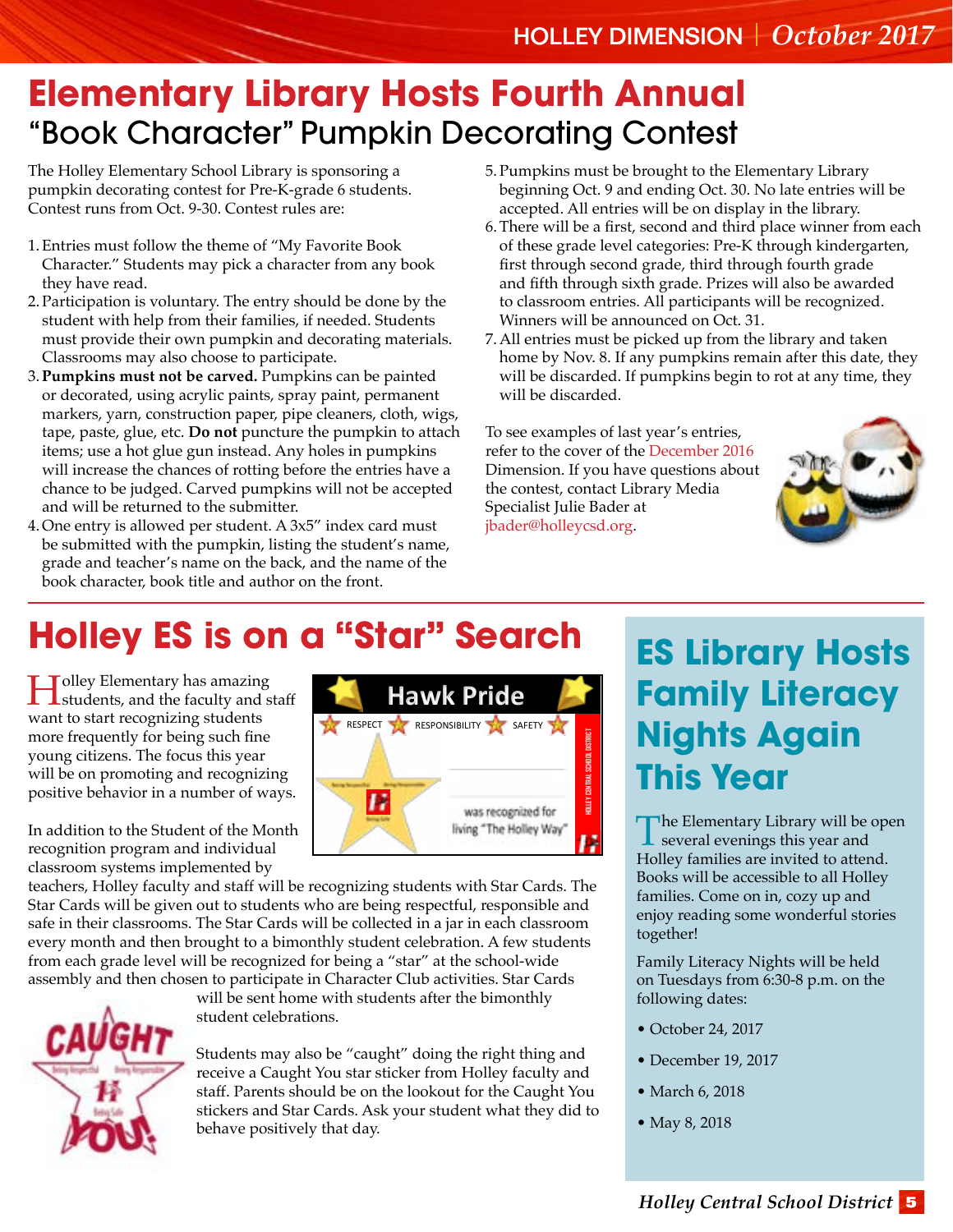### **PTSA News & Events**

The PTSA is hosting a Halloween Party<br>on Oct. 13 from 6:30-8 p.m. Students<br>in angles Pre K 2 will be in the ES Café in grades Pre-K-3 will be in the ES Café and they can participate in costume and coloring contests, trick or treating and more! Students in grades 4-6 will be in the ES Intermediate Gym and concessions will be available. There will also be a costume contest for these students. Parent volunteers are needed to help with all grade levels, so please contact Jenn Morgan at *jmorgan@holleycsd.org* to help.

We are looking for volunteers to help run the Book Fair on Nov. 13-20 from 8:30 a.m.- 3:30 p.m. Please contact Alexa Downey at adowney@holleycsd.org to volunteer.

Next PTSA meeting is Oct. 11 at 5 p.m. in Elementary School Rm. 49.

*To join the PTSA, please complete the form below and send it to the main office where your child attends school.* 

|  | <b>HOLLEY PTSA - MEMBERSHIP FORM</b>                                           |
|--|--------------------------------------------------------------------------------|
|  |                                                                                |
|  |                                                                                |
|  | Email <b>Experience of the Community of the Community</b>                      |
|  |                                                                                |
|  | <b>Preferred method of contact:</b> $\Box$ Phone $\Box$ Email $\Box$ Mail      |
|  | Which school does your child attend ? □ Elementary □ Middle School/High School |
|  |                                                                                |

Please list any activities you are interested in or would like to see added to our programs *(current activities include book fair, Halloween parties, sweetheart dance, and fundraising)*

\_\_\_\_\_\_\_\_\_\_\_\_\_\_\_\_\_\_\_\_\_\_\_\_\_\_\_\_\_\_\_\_\_\_\_\_\_\_\_\_\_\_\_\_\_\_\_\_\_\_\_\_\_\_\_\_\_\_\_\_\_\_\_\_\_\_\_\_\_\_\_\_\_\_\_\_\_\_\_\_

Membership dues \_\_\_\_\_\_\_\_\_\_\_ \$9 per family

**PTSA Officers:** *Co-Presidents:* 

Jennifer Morgan & Alexa Downey *Secretary:*  Carm Miller *Treasurer:*  Donna Moore *Membership:*  Amy Bennage

Note: \$4 of dues for each family is remitted to the National PTSA

- Make checks or money orders payable to Holley PTSA
- Mail to: Holley PTSA, 3800 N. Main St., Holley, NY 14470 or place in our mailbox in the Elementary School Main Office or MS/HS Main Office
- Be sure to include this form and seal the envelope
- Please write on the envelope "ATTN: PTSA Membership"

*For office use: Amount paid \_\_\_\_\_\_\_\_\_\_\_\_\_* 

*Membership Card # \_\_\_\_\_\_\_\_\_\_*

You can join the PTSA at any time. The PTSA membership fee supports student field trips, Pick A Reading Partner (PARP), field days, Elementary Theatre Guild, MS/HS Musical, Flag Day popsicles, Budget Vote ice cream, Pre-K kits, senior scholarships, Homecoming float, Senior Breakfast and many other activities. Without the membership support and parent volunteers at events, we would not be able to provide these opportunities to our students and community. PTSA members are not required to volunteer; however, if you're interested in getting the most out of your PTSA membership, we encourage you to get involved.

## **Security** Keeps Holley Safe

The men walking the hallways and<br>grounds of the Holley campuses are there to serve one purpose: to keep everyone safe. They are the security force at Holley, employed by C.O.P. Security. The five men are retired deputies and officers from local law enforcement agencies. They spend their days, evenings and weekends patrolling the Holley school properties inside and out, monitoring the security cameras and supervising the various events on campus. They enjoy working with the students and staff. The officers who keep our schools safe are:

#### **Chris Vigliotti**



Vigliotti is a retired lieutenant with the Monroe County Sherriff's Office with 25 years of service.

#### **Mike Roffe**  MS/HS



#### **Drew Frate**

*MS/HS*  Frate is a retired sergeant with the Monroe County Sheriff's Office with 25 years of service.



*ES and MS/HS* Cole is a retired patrolman with the Greece Police Department with 20 years of service.

#### **Shawn O'Mara**



*ES and MS/HS*  O'Mara is an active patrolman with the Gates Police Department with 24 years of service.

#### **6** *Holley Central School District*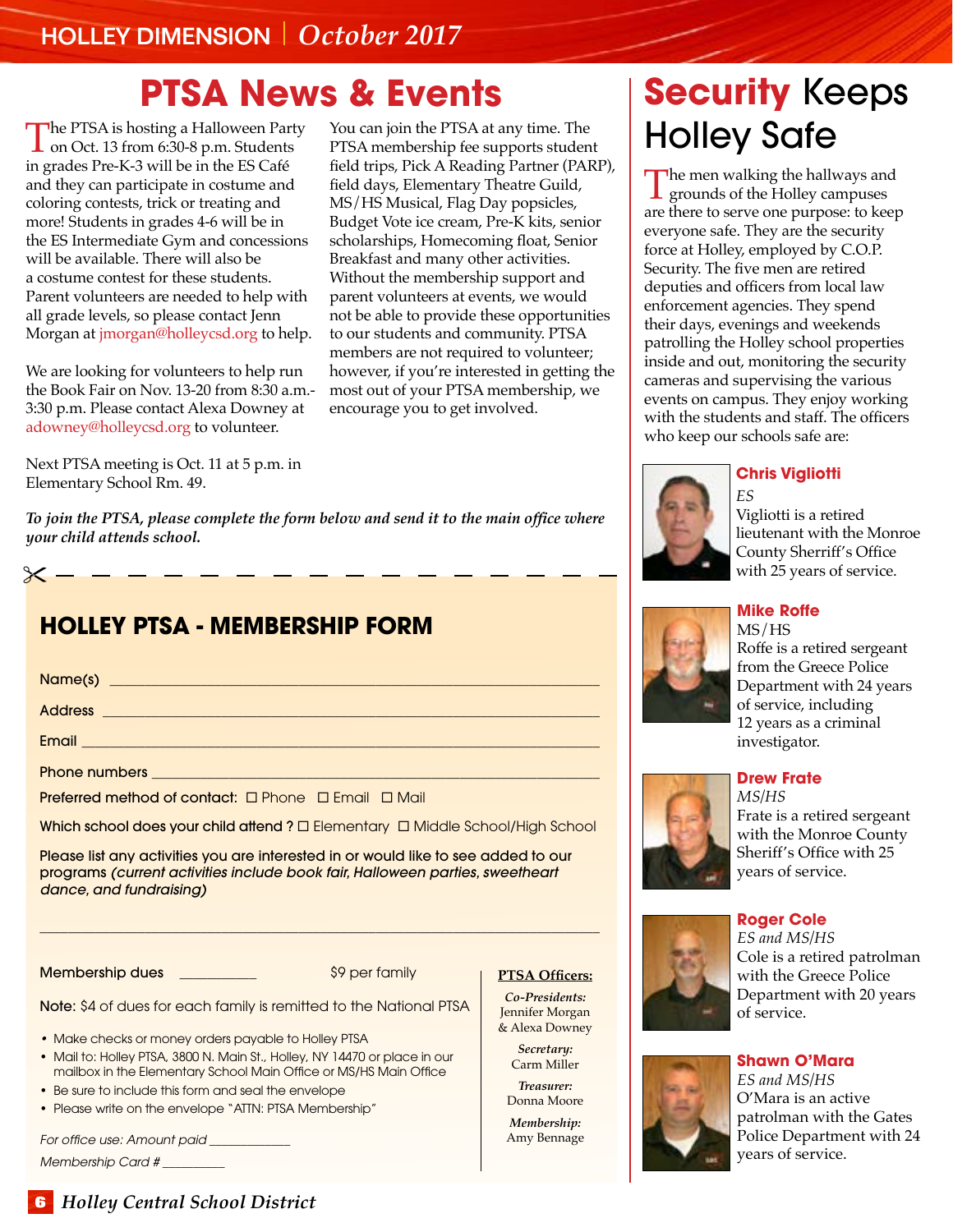### **Counseling** *News*

#### **Attention Seniors attending college:**

The Free Application for Federal Student Aid (FAFSA) has a submission date of **Oct. 1.** School counselors are encouraging students to register on time in order to be eligible to receive scholarships, grants and loans.

**Seniors** should have toured colleges over the summer break. They should now be narrowing their search. They should register to take the **SAT** and/or **ACT** sometime in the fall. Online registration is available for the SAT at www.collegeboard.org and for the ACT at www.actstudent.org. Seniors should be working on their college applications, with the goal of completing them by Thanksgiving. Some colleges have different deadlines, so be sure to check the application deadline of the particular college you are applying to. Please allow ample time when requesting letters of recommendation from your teachers to complete your college applications.

**Juniors:** If you plan on attending a four-year college, the SATs/ ACTs are required for admission. Please register! If you have questions, please stop in the Guidance Office and talk to your counselor.

#### The **PSAT (Practice SAT—College Entrance Exam)**

will be given at Holley MS/HS on Saturday, Oct. 14 from 7:45 a.m.-noon. All college-bound **sophomores and juniors** are encouraged to take this exam. Students must register in the High School Counseling Office with Andrew Ruff. The cost of the exam is \$16 and may be paid by cash or check made payable to Holley Central School.

**Senior interviews** began in September. The purpose of the senior interview is to review high school graduation requirements and credits, confirm the student took or is taking the classes needed to graduate, and discuss post-graduation plans, such as college, military or employment. If you would like further information or to meet with your child's counselor, please call the Guidance Office to set up an appointment.

Please visit the [Counseling Department website f](www.holleycsd.org/departments.cfm?subpage=47084)or additional information. **Scholarships** are listed as they are received. Feel free to review these scholarships and pay particular attention to the deadline dates. Scholarship search engines and other important information are located on this website. If you are interested in a specific college, certain colleges have their own scholarships as well.

### **Scholarships**

#### **Wendy's High School Heisman Scholarship**

This award is available to students who have a GPA of 3.0 or higher, are role models or leaders in their schools or communities, and participate in at least one school-sponsored sport. Scholarships range from \$1,000 to \$10,000. The first 1,000 applicants will receive a Wendy's \$10 gift certificate. Any eligible student can register and begin the application process at www.wendysheisman.com. Completed applications are due Oct. 2, 2017.

## **WWE Star Gives Powerful Message to Holley Students**

**Zach Gowen has overcome** tough circumstances in his life. At age 8, he lost a leg to cancer, but didn't let that prevent him from becoming the World Wrestling Entertainment's (WWE) first one-legged professional wrestler. He pushed his physical limits even further by competing on American Ninja Warrior. While Gowen experienced great professional successes, he also battled with alcohol, drugs and personal demons. After going through rehabilitation, he has been on the successful road of recovery for several years. Gowen has taken the lessons he's learned



*From left, teacher Suzanne Lepkowski, speaker Zach Gowen and senior Glenn Thrower.*

and turned them into a speaking tour, where he shares his experience with students across the country. On Sept. 6, he shared his wisdom with Holley MS/HS students.

Gowen told students they can only control their own actions, reactions and attitudes, not anyone else's. "You define you," he said. "Don't let other people's labels for you get you down." He encouraged students to reach out to someone if they are struggling. "You need to take your shot at success and if that means you need help getting there, ask for it," he said. "Don't give up five minutes before the miracle happens. I am a living example of how someone can overcome some pretty tough obstacles and still succeed. Don't lose hope."

"Zach was a very dynamic speaker," said Assistant Principal Dan Courtney. "I believe Zach's message will leave a positive impact on our students for the entire year. His presentation was a great way to start off the school year."

#### **United States Senate Youth Program 55th Annual Washington Week and \$10,000 Scholarship**

The United States Senate Youth Program 55th Annual Washington Week in Washington, D.C. is March 3-10, 2018. The William Randolph Hearst Foundation United States Senate Youth Program offers a \$10,000 scholarship to students who are selected to attend this week in Washington, D.C. and are serving in a student government position. For more information, visit www.p12.nysed.gov/ciai/socst/senateyouth.html. Deadline to apply is Oct. 6, 2017.